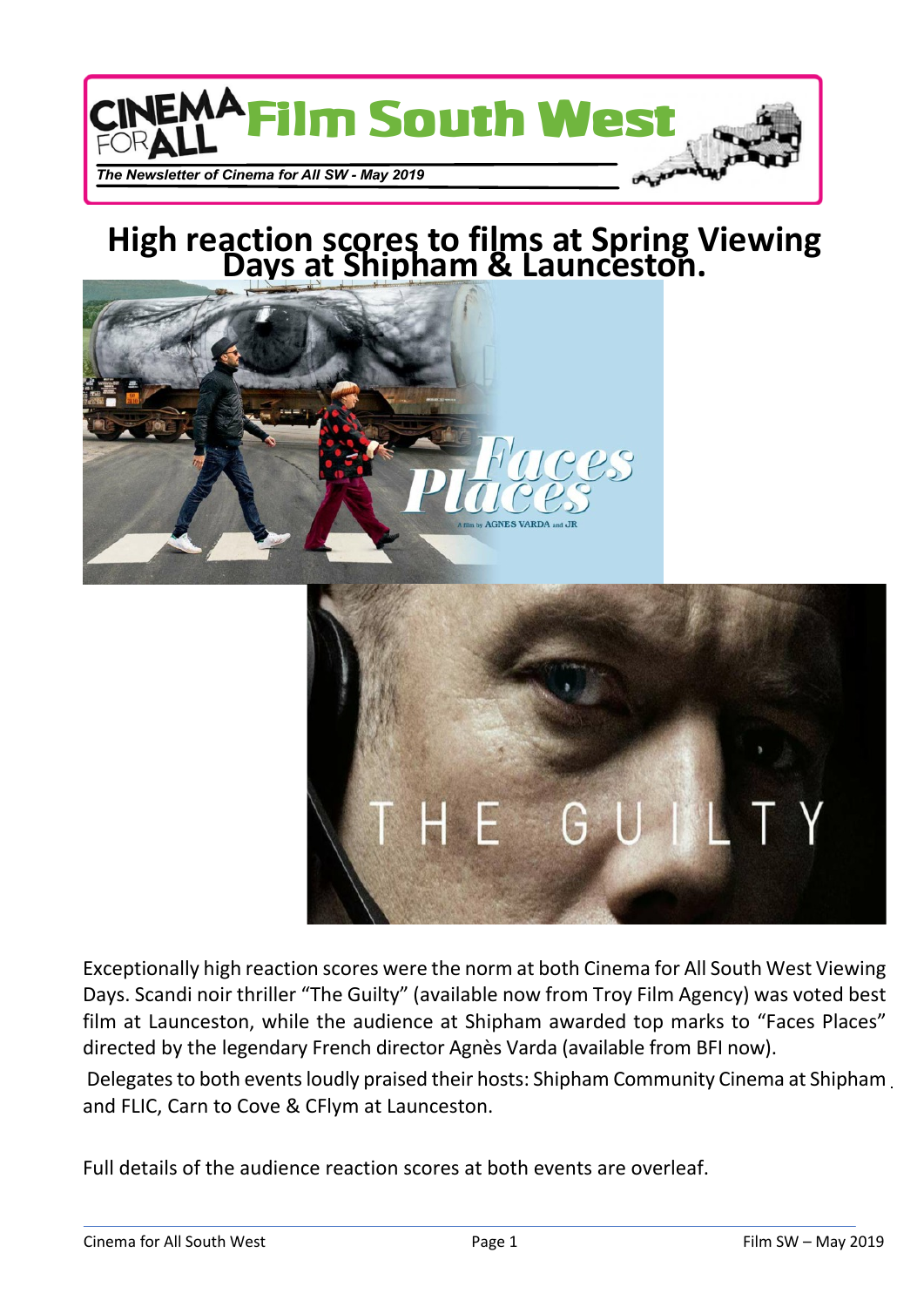| <b>Faces Places</b> | 95% |
|---------------------|-----|
| Green Book          | 91% |
| The Divine Order    | 89% |
| <b>Shoplifters</b>  | 86% |
| The Guilty          | 86% |
| Wildlife            | 64% |

### **Shipham results Launceston results**

| 95% | The Guilty          | 93% |
|-----|---------------------|-----|
| 91% | Shoplifters         | 89% |
| 89% | Green Book          | 88% |
| 86% | <b>Faces Places</b> | 84% |
| 86% | The Divine Order    | 84% |
| 64% | Wildlife            | 67% |
|     |                     |     |

## **Combined results**

| 91.4% |
|-------|
| 89.8% |
| 88.7% |
| 88%   |
| 87.5% |
| 65.2% |
|       |







A selection of photos taken at Shipham and Launceston, delegates at the latter venue were over looked by a giant mural of the famous Cornish poet Charles Causely. More details are on the Cinema for All South West website. SW website.